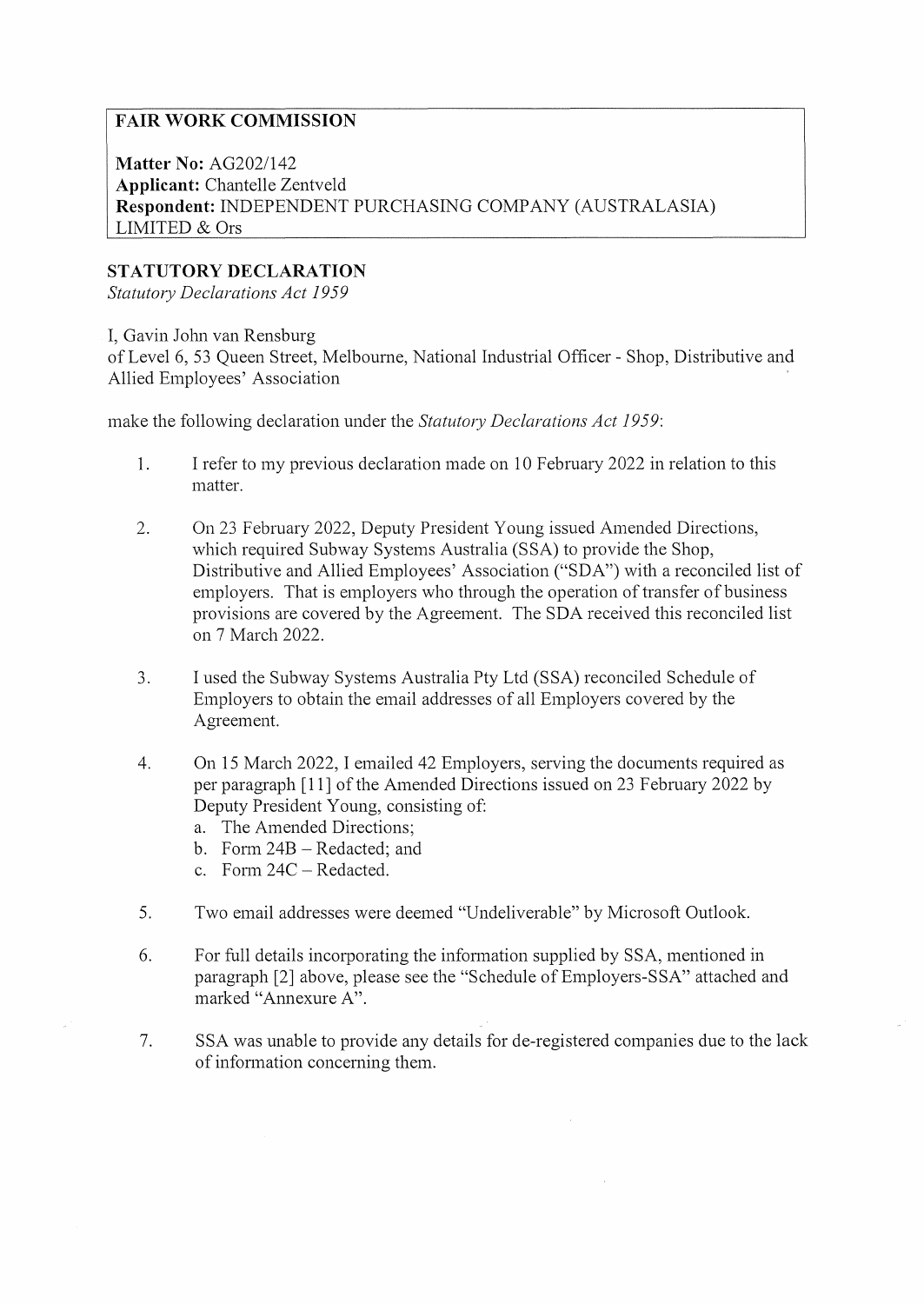I understand that a person who intentionally makes a false statement in a statutory declaration is guilty of an offence under section 11 of the *Statutory Declarations Act 1959*, and I believe that the statements in this declaration are true in every particular.

Lyhvar Reashe gavin@sda.org.au

Declared at Melbourne, Victoria on 10<sup>th</sup> of February 2022

Before me,

Angelo Maria Raphael Pardo Level 6, 53 Oueen Street Melbourne VICTORIA 3000 An Australian legal practitioner within the meaning of the Legal Profession Uniform Law (Victoria) angelo@sda.org.au

Note 1: A person who intentionally makes a false statement in a statutory declaration is guilty of an offence, the punishment for which is imprisonment for a term of 4 years — see section 11 of the *Statutory Declarations Act 1959.* 

Note 2: Chapter 2 of the *Criminal Code* applies to all offences against the *Statutory Declarations Act 1959* see section 5A of the *Statutory Declarations Act 1959*.

| Lodged by: <i>Applicant</i>                    | Telephone: 03 8611 7000   |
|------------------------------------------------|---------------------------|
| Address for Service: Level 6, 53 Queen Street, | Fax:                      |
| <b>Melbourne 3000</b>                          | Email: angelo@sda.org.au; |
|                                                | gavin@sda.org.au          |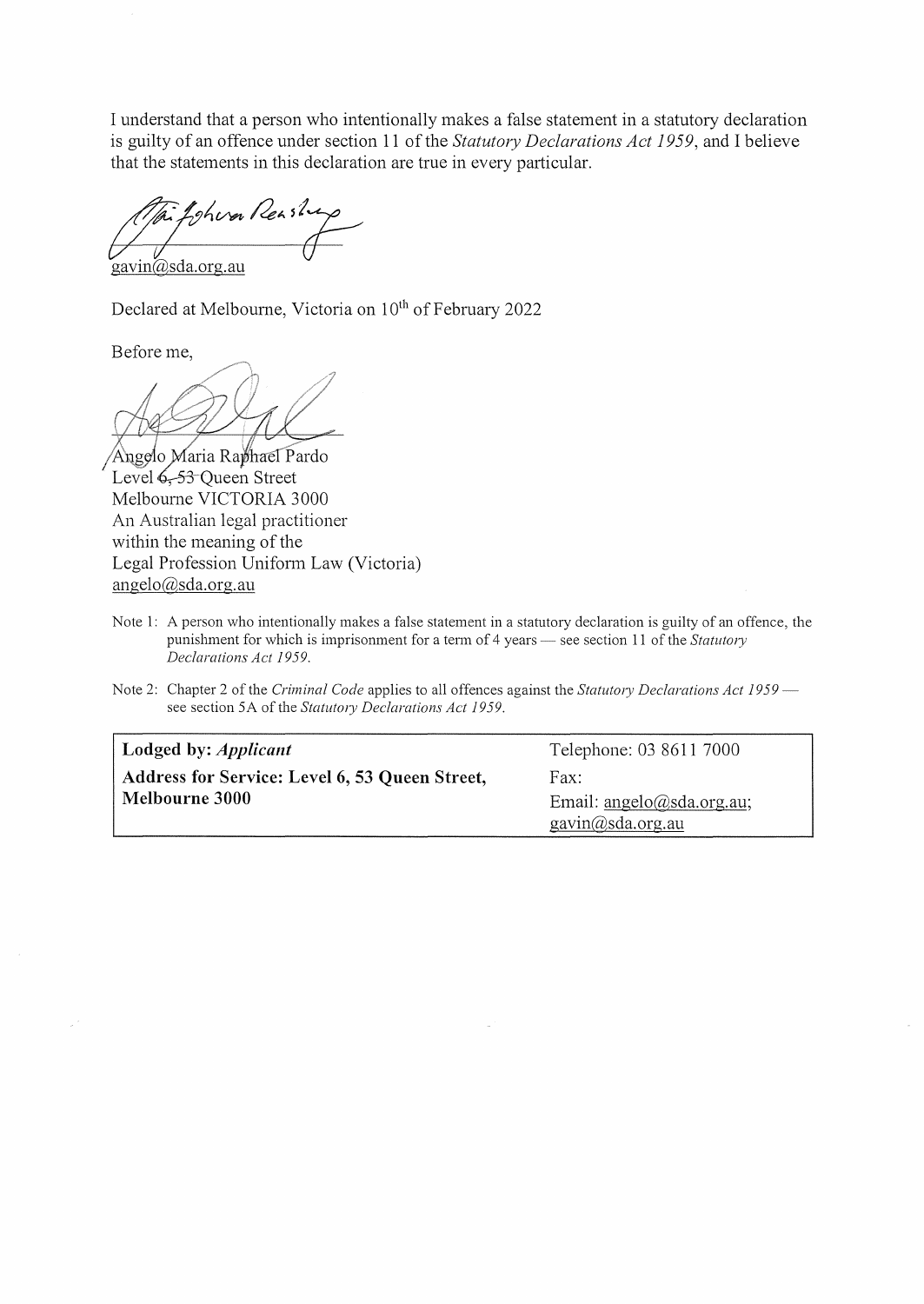## **Qualification to witness a statutory declaration**

## **A statutory declaration under the Statutory Declarations Act 1959 may be made before-**

|    | Architect<br>Legal practitioner<br>Nurse<br>Patent attorney<br>Trade marks attorney | Chiropractor<br>Medical practitioner<br>Occupational therapist<br>Pharmacist<br>Veterinary surgeon                                                        | Dentist<br>Midwife<br>Optometrist<br>Physiotherapist |                          | Financial adviser or financial planner<br>Migration agent registered under Division 3<br>of Part 3 of the Migration Act 1958<br>Psychologist                                                                             |  |  |  |  |  |
|----|-------------------------------------------------------------------------------------|-----------------------------------------------------------------------------------------------------------------------------------------------------------|------------------------------------------------------|--------------------------|--------------------------------------------------------------------------------------------------------------------------------------------------------------------------------------------------------------------------|--|--|--|--|--|
| 2. |                                                                                     | Australia, as a legal practitioner (however described); or                                                                                                |                                                      |                          | a person who is enrolled on the roll of the Supreme Court of a State or Territory, or the High Court of                                                                                                                  |  |  |  |  |  |
| 3. | a person who is in the following list:                                              |                                                                                                                                                           |                                                      |                          |                                                                                                                                                                                                                          |  |  |  |  |  |
|    | Accountant who is:<br>a)<br>or                                                      | a fellow of the National Tax Accountants' Association;                                                                                                    |                                                      | list                     | Holder of a statutory office not specified in another item in this                                                                                                                                                       |  |  |  |  |  |
|    | b)<br>$\mathbf{I}$                                                                  | a member of any of the following:<br>Chartered Accountants Australia and New                                                                              |                                                      | Judge                    | Justice of the Peace                                                                                                                                                                                                     |  |  |  |  |  |
|    | Zealand;<br>ii)                                                                     | the Association of Taxation and Management                                                                                                                |                                                      | Magistrate               |                                                                                                                                                                                                                          |  |  |  |  |  |
|    | Accountants;<br>CPA Australia;<br>iii)                                              | the Institute of Public Accountants                                                                                                                       |                                                      |                          | Marriage celebrant registered under Subdivision C of Division<br>1 of Part IV of the Marriage Act 1961                                                                                                                   |  |  |  |  |  |
|    | iv)                                                                                 |                                                                                                                                                           |                                                      |                          | Master of a court                                                                                                                                                                                                        |  |  |  |  |  |
|    | an office supplying postal services to the public                                   | Agent of the Australian Postal Corporation who is in charge of<br>APS employee engaged on an ongoing basis with 5 or more                                 |                                                      | a)<br>b)                 | Member of the Australian Defence Force who is:<br>an officer; or<br>a non-commissioned officer within the meaning of the                                                                                                 |  |  |  |  |  |
|    | in this list                                                                        | years of continuous service who is not specified in another item                                                                                          |                                                      | C)                       | Defence Force Discipline Act 1982 with 5 or more<br>years of continuous service; or<br>a warrant officer within the meaning of that Act                                                                                  |  |  |  |  |  |
|    |                                                                                     | Australian Consular Officer or Australian Diplomatic Officer                                                                                              |                                                      |                          | Member of the Australasian Institute of Mining and Metallurgy                                                                                                                                                            |  |  |  |  |  |
|    | <b>Bailiff</b>                                                                      | (within the meaning of the Consular Fees Act 1955)                                                                                                        |                                                      |                          | Member of the Governance Institute of Australia Ltd                                                                                                                                                                      |  |  |  |  |  |
|    |                                                                                     |                                                                                                                                                           |                                                      | Member of:               |                                                                                                                                                                                                                          |  |  |  |  |  |
|    | service                                                                             | Bank officer with 5 or more continuous years of service<br>Building society officer with 5 or more years of continuous                                    |                                                      | a)<br>b)<br>$\mathsf{c}$ | the Parliament of the Commonwealth; or<br>the Parliament of a State; or<br>a Territory legislature; or                                                                                                                   |  |  |  |  |  |
|    |                                                                                     | Chief executive officer of a Commonwealth court                                                                                                           |                                                      | d)                       | local government authority                                                                                                                                                                                               |  |  |  |  |  |
|    | Clerk of a court<br><b>Commissioner for Affidavits</b>                              |                                                                                                                                                           |                                                      |                          | Minister of religion registered under Subdivision A of Division 1<br>of Part IV of the Marriage Act 1961                                                                                                                 |  |  |  |  |  |
|    | <b>Commissioner for Declarations</b>                                                |                                                                                                                                                           |                                                      |                          | Notary public, including a notary public (however described)                                                                                                                                                             |  |  |  |  |  |
|    |                                                                                     | Credit union officer with 5 or more years of continuous service                                                                                           |                                                      | b)                       | exercising functions at a place outside:<br>a) the Commonwealth; and<br>the external Territories of the Commonwealth                                                                                                     |  |  |  |  |  |
|    | is not specified in another item in this list                                       | Employee of a Commonwealth authority engaged on a<br>permanent basis with 5 or more years of continuous service who                                       |                                                      |                          | Permanent employee of the Australian Postal Corporation with<br>5 or more years of continuous service who is employed in an                                                                                              |  |  |  |  |  |
|    |                                                                                     | Employee of the Australian Trade and Investment Commission                                                                                                |                                                      |                          | office providing postal services to the public                                                                                                                                                                           |  |  |  |  |  |
|    | who is:<br>a)<br>b)<br>Act 1955; and<br>C)                                          | in a country or place outside Australia; and<br>authorised under paragraph 3 (d) of the Consular Fees<br>exercising the employee's function at that place |                                                      | a)<br>b)                 | Permanent employee of:<br>a State or Territory or a State or Territory authority; or<br>a local government authority;<br>with 5 or more years of continuous service who is not specified<br>in another item in this list |  |  |  |  |  |
|    | Employee of the Commonwealth who is:<br>a)<br>b)                                    | at a place outside Australia; and<br>authorised under paragraph 3 (c) of the Consular Fees                                                                |                                                      | is made                  | Person before whom a statutory declaration may be made<br>under the law of the State or Territory in which the declaration                                                                                               |  |  |  |  |  |
|    | Act 1955; and                                                                       |                                                                                                                                                           |                                                      | Police officer           |                                                                                                                                                                                                                          |  |  |  |  |  |
|    | $\mathsf{c})$                                                                       | exercising the employee's function in that place                                                                                                          |                                                      |                          | Registrar, or Deputy Registrar, of a court                                                                                                                                                                               |  |  |  |  |  |
|    | Engineer who is:                                                                    | a) a member of Engineers Australia, other than at the                                                                                                     |                                                      |                          | Senior executive employee of a Commonwealth authority                                                                                                                                                                    |  |  |  |  |  |
|    | grade of student; or                                                                |                                                                                                                                                           |                                                      |                          | Senior executive employee of a State or Territory                                                                                                                                                                        |  |  |  |  |  |
|    | b)<br>Australia; or                                                                 | a Registered Professional Engineer of Professionals                                                                                                       |                                                      |                          | SES employee of the Commonwealth                                                                                                                                                                                         |  |  |  |  |  |
|    | C)                                                                                  | registered as an engineer under a law of the                                                                                                              |                                                      | Sheriff                  |                                                                                                                                                                                                                          |  |  |  |  |  |
|    | $\mathsf{d}$<br>Engineers Australia                                                 | Commonwealth, a State or Territory; or<br>registered on the National Engineering Register by                                                              |                                                      |                          | Sheriff's officer                                                                                                                                                                                                        |  |  |  |  |  |
|    | service                                                                             | Finance company officer with 5 or more years of continuous                                                                                                |                                                      |                          | Teacher employed on a permanent full-time or part time basis<br>at a school or tertiary education institution                                                                                                            |  |  |  |  |  |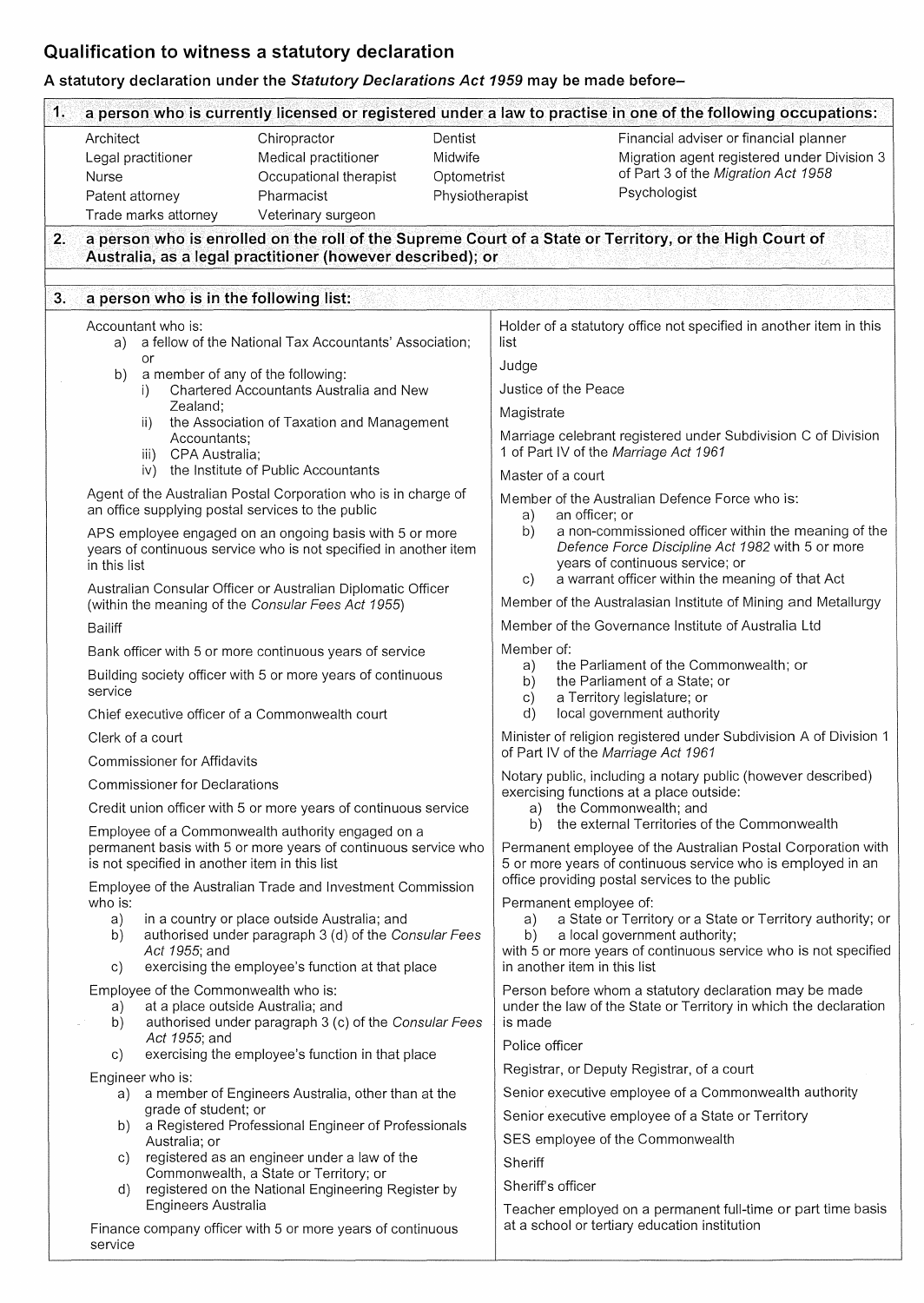*Schedule of Employers - SSA ( AG2022/142)* 

"<br>"Annexure A"

|    | Company                                                                                             | ACN               | ABN                    | Address<br>Level<br>&/or<br>street<br>name      | Subur<br>b               | State      | Post<br>Code | Senior<br>Company<br>Person-<br>Title | Senior<br>Company<br>person- First<br>name | Senior<br>Company<br>person- Last<br>name | Гуре<br>of<br>Addr<br>ess<br>Used<br>(ASIC<br>Cont<br>act,<br>Regis | <b>SDA Unior</b><br>Notes | <b>Transfer of</b><br><b>Business-</b><br>Y/N | <b>Operating Entity</b>                                             | Franchisee                       | <b>Email Address</b>                                                       | <b>SSA Notes</b>                                                                                                                                                                                                                                                                                                                                                                                                                                              |
|----|-----------------------------------------------------------------------------------------------------|-------------------|------------------------|-------------------------------------------------|--------------------------|------------|--------------|---------------------------------------|--------------------------------------------|-------------------------------------------|---------------------------------------------------------------------|---------------------------|-----------------------------------------------|---------------------------------------------------------------------|----------------------------------|----------------------------------------------------------------------------|---------------------------------------------------------------------------------------------------------------------------------------------------------------------------------------------------------------------------------------------------------------------------------------------------------------------------------------------------------------------------------------------------------------------------------------------------------------|
|    | 6QUID Pty Ltd                                                                                       | 137<br>064<br>352 | 13 137<br>064 352 380W | PO BOX                                          | Ballar VIC<br>at<br>West |            | 3350         | Director/<br>Secretary                | <b>VICHOLAS</b>                            | <b>BRENNAN</b>                            | tere<br>ASIC<br>Cont<br>act                                         |                           | See SSA<br>Notes                              |                                                                     |                                  | quid6@outlook.com                                                          | This Franchisee is a multiple restaurant<br>owner and remains in the Subway® franchise<br>system.<br>One restaurant previously owned by this<br>Franchisee has transferred since the<br>commencement of the Enterprise<br>Agreement.<br>Details for the purchasing franchisees are<br>Nathan Castleman<br>(nathan@subcrew.com.au) and Lyal<br>Marshall (lyal@subcrew.com.au).<br>The operating entity is Healthy Choices (VIC)<br>Pty Ltd ABN 69 602 062 966. |
|    | A & S Andres Pty Ltd   132<br>as trustee for the<br>Andres Family Trust                             | 490<br>165        | 88765<br>874 018       | PO BOX 81 Essen VIC                             | don                      |            | 3040         | Director/<br>Secretary                | ANDREW                                     | ANDRES                                    | ASIC<br>Cont<br>act                                                 |                           | Yes                                           | MRAI & STULADHAR Pty Ltd<br>(ACN 632 764 419)                       | Manish Rai and Sujen<br>Tuladhar | Manish Rai: mnshrai4@gmail.com and<br>Sujen Tuladhar: tsujen01@hotmail.com |                                                                                                                                                                                                                                                                                                                                                                                                                                                               |
|    | Alawoona Green Pty 007<br>Ltd                                                                       | 068<br>055        | 56 007<br>068 055      | PO BOX 56 Mildu VIC                             | ra                       |            | 3502         | Director/<br>Secretary                | TRACEY                                     | WAGSTAFF                                  | ASIC<br>Cont<br>irt                                                 |                           | Yes                                           | Good Food Langtree Pty Ltd<br>(ACN 601 204 148)                     | Vikramjeet Singh                 | vjsingh@live.com                                                           |                                                                                                                                                                                                                                                                                                                                                                                                                                                               |
|    | Bapinba Pty Ltd                                                                                     | 109<br>025<br>925 | 38 109<br>025 925      | 445<br>Raymond<br>Street                        | Sale VIC                 |            | 3850         | Director/<br>Secretary                | COLIN                                      | BATH                                      | ASIC<br>Cont<br>act                                                 |                           | Yes                                           | The Trustee for BM & KA<br>Group Unit Trust (ABN 71 707<br>893 245) | Mandeep Chawla                   | mandeep@chawlagroupau.com                                                  |                                                                                                                                                                                                                                                                                                                                                                                                                                                               |
|    | BR & TJ Strachan Pty 082<br>Ltd as trustee for the 511<br>BR & TJ Strachan<br><b>Family Trust</b>   | 368               | 80 5 29                | LOCKED<br>313 449 BAG 888                       | Kyabr VIC<br>am          |            |              | 3620 Director/<br>Secretary           | TRACEY                                     | STRACHAN                                  | ASIC<br>Cont<br>act                                                 |                           | Yes                                           | Shimishka Pty Ltd (ACN 142<br>347 108)                              | Kajal Mishra                     | kajumishri@gmail.com                                                       |                                                                                                                                                                                                                                                                                                                                                                                                                                                               |
| 6  | DJ Life Pty Ltd                                                                                     | 133<br>949<br>587 | 97 133<br>949 587      | Suite 403,<br>448 St<br>Kilda Road              | Melb<br>ourne            | <b>VIC</b> | 3004         | Director                              | JUN                                        | YAN                                       | ASIC<br>Cont<br>act                                                 |                           | Yes                                           | TSL Good Life Pty Ltd (ACN 621<br>279 909)                          | Ting Li                          | samanthatl@hotmail.com                                                     |                                                                                                                                                                                                                                                                                                                                                                                                                                                               |
|    | ETSS Pty Ltd                                                                                        | 129<br>002<br>893 | 23 1 29<br>002 893 200 | GPO BOX                                         | Canbe ACT<br>rra         |            | 2601         | Director/<br>Secretary                | ANTHONY                                    | PRIOR                                     | ASIC<br>Cont<br>act                                                 |                           | Yes                                           | KMP Food Pty Ltd (ACN 629<br>267 018)                               | Bowen Li                         | bowen.li.cj@gmail.com                                                      |                                                                                                                                                                                                                                                                                                                                                                                                                                                               |
|    | EV Sav Investments<br>Pty Ltd as trustee for  196<br>the ES Papadopoulos 810<br><b>Family Trust</b> | 101               | 93 092                 | 21<br>445 640 Anthony<br>Drive                  | Moun VIC<br>Wave<br>rley |            |              | 3149 Director/<br>Secretary           | EVANGELOS                                  | PAPADOPOULO ASIC                          | Cont<br>act                                                         |                           | Yes                                           | Marks Group Rest Pty Ltd<br>(ACN 165 561 179)                       | <b>Bradley Marks</b>             | bradley.marks@marksgroup.com.au                                            |                                                                                                                                                                                                                                                                                                                                                                                                                                                               |
|    | Good Food<br><b>Enterprises Pty Ltd</b>                                                             | 145<br>149<br>631 | 67 145<br>149 631      | Suite1'<br>202-220                              | Notti VIC<br>ng Hill     |            | 3168         | Director/<br>Secretary                | VIKRAMJEET SINGH                           |                                           | ASIC<br>Cont<br>act.                                                |                           | No                                            |                                                                     |                                  | vjsingh@live.com                                                           |                                                                                                                                                                                                                                                                                                                                                                                                                                                               |
| 10 | Good Food<br>Investments Pty Ltd                                                                    | 140<br>645<br>263 | 80 140<br>645 263      | $:$ erntree<br>'Suite1',<br>202-220<br>Ferntree | Notti VIC<br>ng Hill     |            |              | 3168 Director/<br>Secretary           | VIKRAMJEET SINGH                           |                                           | ASIC<br>Cont<br>act                                                 |                           | No                                            |                                                                     |                                  | vjsingh@live.com                                                           |                                                                                                                                                                                                                                                                                                                                                                                                                                                               |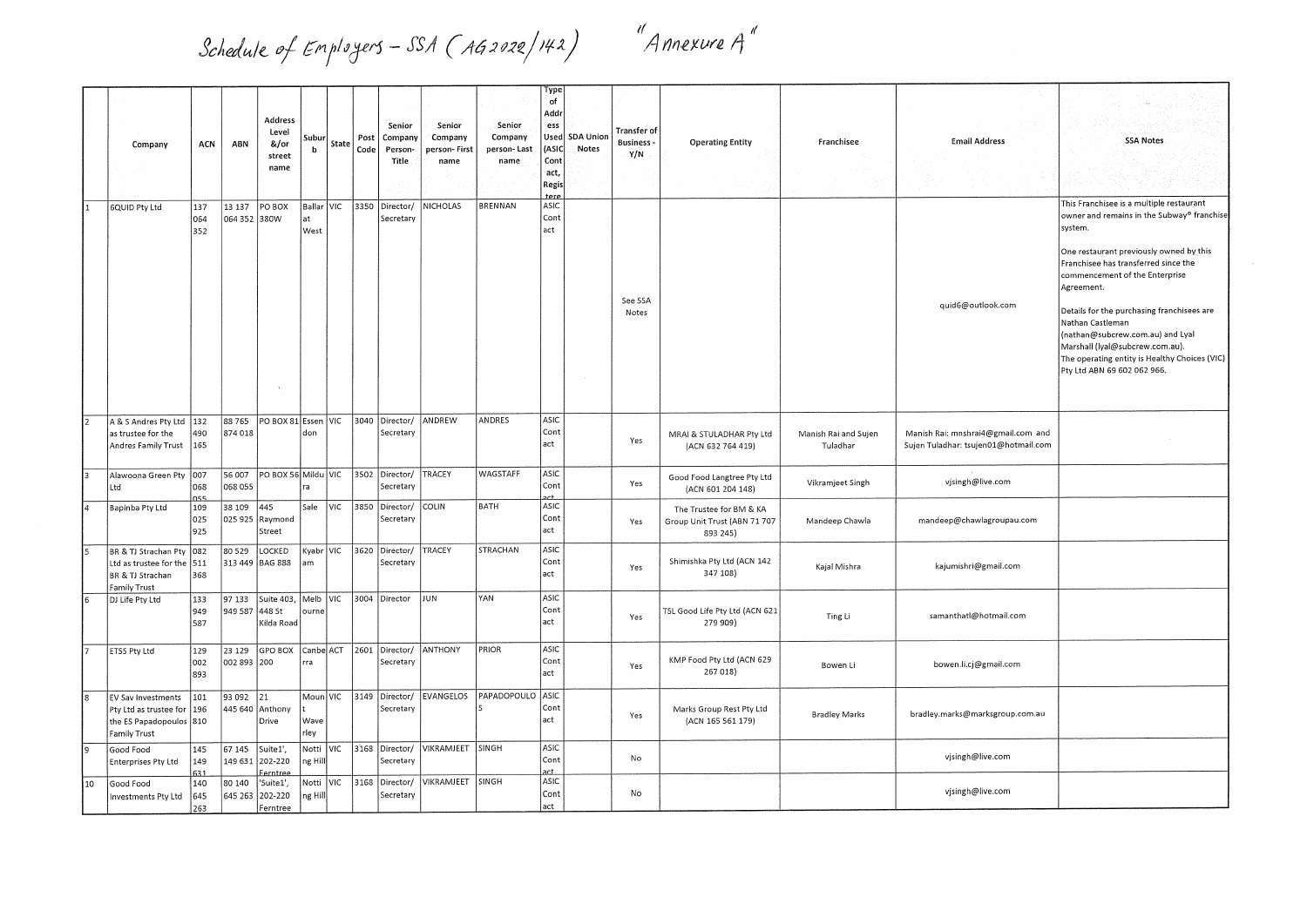| 11 | Jmatad Pty Ltd as<br>trustee for the                                                            | 135<br>799               | 59 930<br>718 235 774   | PO BOX                                     |                   | Melto VIC | 3337 | Director/<br>Secretary      | POOJA       | MAHAJAN       | ASIC<br>Cont                    |                                                          | No               |                                                                       |                          | pujamahajan@jedihotmail.com                                              |                                                                                                                                                                                                                                                                                                                                                                                                                                                                                                                                                                                                                                                                                                                              |
|----|-------------------------------------------------------------------------------------------------|--------------------------|-------------------------|--------------------------------------------|-------------------|-----------|------|-----------------------------|-------------|---------------|---------------------------------|----------------------------------------------------------|------------------|-----------------------------------------------------------------------|--------------------------|--------------------------------------------------------------------------|------------------------------------------------------------------------------------------------------------------------------------------------------------------------------------------------------------------------------------------------------------------------------------------------------------------------------------------------------------------------------------------------------------------------------------------------------------------------------------------------------------------------------------------------------------------------------------------------------------------------------------------------------------------------------------------------------------------------------|
| 12 | Jmatad Family Trust 147<br>JTC Clayton Pty Ltd as 130<br>trustee for the Taing<br>Clayton Trust | 653<br>360               | 53 130<br>653 360       | Level 3, 2<br>Brandon<br>Park Drive   Hill | lers              | Whee VIC  | 3150 | Director/<br>Secretary      | <b>IENG</b> | TAING         | act<br>Cont<br>act              | ASIC ABN on<br>EA2011<br>different:<br>89 893 622<br>082 | Yes              | H & F Trading Pty Ltd (ACN 635 Ahmed (Riyashad) Chowdhury<br>839 655) | Mushfiqur (Paval) Rahman | Ahmed: pandrtradingaus@gmail.com<br>Mushfiqur: pavel_mushfik@hotmail.com |                                                                                                                                                                                                                                                                                                                                                                                                                                                                                                                                                                                                                                                                                                                              |
| 13 | JZJ Pty Ltd                                                                                     | 104<br>262               | 29 104                  | 84<br>262 642 Springhall<br>Parade         | e Vale<br>South   | Pasco VIC |      | 3044 Director               | JIMMY       | KARAGIANNIS   | Cont<br>act                     | ASIC JZJ has 3<br>directors:<br><b>Jimmy</b>             | No               |                                                                       |                          | jkdg@optusnet.com.au                                                     |                                                                                                                                                                                                                                                                                                                                                                                                                                                                                                                                                                                                                                                                                                                              |
| 14 | JZJ Pty Ltd                                                                                     | 642<br>104<br>262<br>642 | 29 104<br>262 642       | 84<br>Springhall<br>Parade                 | e Vale<br>South   | Pasco VIC |      | 3044 Director               | ZISIS       | KARAGIANNIS   | ASIC<br>Cont<br>act             |                                                          | No               |                                                                       |                          | See SSA Notes                                                            | Zisis Karagiannis is not a franchisee.<br>Accordingly, we are unable to provide an<br>email address.                                                                                                                                                                                                                                                                                                                                                                                                                                                                                                                                                                                                                         |
| 15 | JZJ Pty Ltd                                                                                     | 104                      | 29 104                  | 84                                         | Pasco VIC         |           | 3044 | Director                    | <b>MHOL</b> | KARAGIANNIS   | ASIC                            |                                                          | No               |                                                                       |                          | johnk20@optusnet.com.au                                                  |                                                                                                                                                                                                                                                                                                                                                                                                                                                                                                                                                                                                                                                                                                                              |
| 16 | Karagiannis Bros Pty                                                                            | 095                      | 66 095                  | 84                                         | Pasco VIC         |           | 3044 | Director                    | OHN         | KARAGIANNIS   | ASIC                            |                                                          | No               |                                                                       |                          | johnk20@optusnet.com.au                                                  |                                                                                                                                                                                                                                                                                                                                                                                                                                                                                                                                                                                                                                                                                                                              |
| 17 | Karagiannis Bros Pty                                                                            | 095                      | 66 095                  | 84                                         | Pasco VIC         |           | 3044 | Director                    | <b>IMMY</b> | KARAGIANNIS   | ASIC                            |                                                          | No               |                                                                       |                          | jkdg@optusnet.com.au                                                     |                                                                                                                                                                                                                                                                                                                                                                                                                                                                                                                                                                                                                                                                                                                              |
| 18 | KY Subs Pty Ltd                                                                                 | 108<br>921<br>517        | 55 108<br>921517        | LOCKED<br><b>BAG 888</b>                   | Kyabr VIC<br>am   |           | 3620 | Director/<br>Secretary      | VATALIE     | LAWLER        | ASIC<br>Cont<br>act             |                                                          | Yes              | Susan Maree Gayfer (ABN 22<br>629 221 381) t/a Kyabram Subs           | Susan Gayfer             | kyabramsubs@live.com.au                                                  |                                                                                                                                                                                                                                                                                                                                                                                                                                                                                                                                                                                                                                                                                                                              |
| 19 | MC & RP Investments 146<br>Pty Ltd                                                              | 753<br>504               | 82 146<br>753 504       | PO BOX<br>159                              | Dand VIC<br>enong |           | 3175 | Director/<br>Secretary      | PATHIRAGE   | PERERA        | ASIC<br>Cont<br>act             |                                                          | See SSA<br>Notes |                                                                       |                          | roshan@pereragroup.com.au                                                | This Franchisee (Rohan Perera) is a multiple<br>restaurant owner remains in the Subway®<br>franchise system. Three restaurants have<br>transferred since the commencement of the<br>Enterprise Agreement. Details for the<br>purchasing franchisees of the three<br>restaurants are as follows:<br>Panisa Pty Ltd (ACN 611 187 225)<br>Mohammad M Aghajani (Mehdi):<br>mehdi.aghajani1970@gmail.com<br>Atefeh S Rostamkolae Motlagh:<br>panisa.co@gmail.com<br>Maruti Foods Pty Ltd ATF Maruti Trust<br>(ABN 28 723 352 177)<br>Pinky Mehta: pinky-mehta@hotmail.com<br>Srichakra Foods Pty Ltd (ACN 616 305 198)<br>Rajendran Chandrasekaran:<br>subwayfg.vr@gmail.com<br>Vijayalakshmi Rajendran:<br>subwayfg.vr@gmail.com |
| 20 | P & S Morris Pty Ltd                                                                            | 110<br>555<br>309        | 66 110<br>555 309 Drive | 2 Gordon                                   | Kialla VIC        |           | 3631 | Director/<br>Secretary      | PHILLIP     | <b>MORRIS</b> | Regis<br>tered<br>Princ<br>ipal |                                                          | Yes              | K & G Sandford Pty Ltd (ACN<br>612 997 672)                           | Krystal Butler           | subwaymarketplace@outlook.com                                            |                                                                                                                                                                                                                                                                                                                                                                                                                                                                                                                                                                                                                                                                                                                              |
| 21 | Prattis Nominees Pty 113<br>Ltd as trustee for the 669<br>Prattis Family Trust                  | 560                      | 49 009<br>422 343 331   | PO BOX                                     | Noble VIC<br>Park |           |      | 3174 Director/<br>Secretary | VASILIOS    | PRATTIS       | ASIC<br>Cont<br>act             |                                                          | Yes              | SNL ZHU Pty Ltd<br>(ABN 29 138 505 414)                               | Jun Zhu (Daniel)         | jzhu_80@hotmail.com                                                      | Mr Prattis was a multiple restaurant owner.<br>He is no longer a franchisee in the Subway®<br>franchise system. All restaurants save for<br>the details provided were transferred prior<br>to the Enterprise Agreement.                                                                                                                                                                                                                                                                                                                                                                                                                                                                                                      |

 $\label{eq:2.1} \frac{1}{2} \int_{\mathbb{R}^3} \frac{1}{\sqrt{2}} \left( \frac{1}{2} \int_{\mathbb{R}^3} \frac{1}{\sqrt{2}} \left( \frac{1}{2} \int_{\mathbb{R}^3} \frac{1}{\sqrt{2}} \right) \frac{1}{\sqrt{2}} \right) \, d\mathcal{H}^3 \, d\mathcal{H}^3 \, d\mathcal{H}^3 \, d\mathcal{H}^3 \, d\mathcal{H}^3 \, d\mathcal{H}^3 \, d\mathcal{H}^3 \, d\mathcal{H}^3 \, d\mathcal{H}^3 \, d$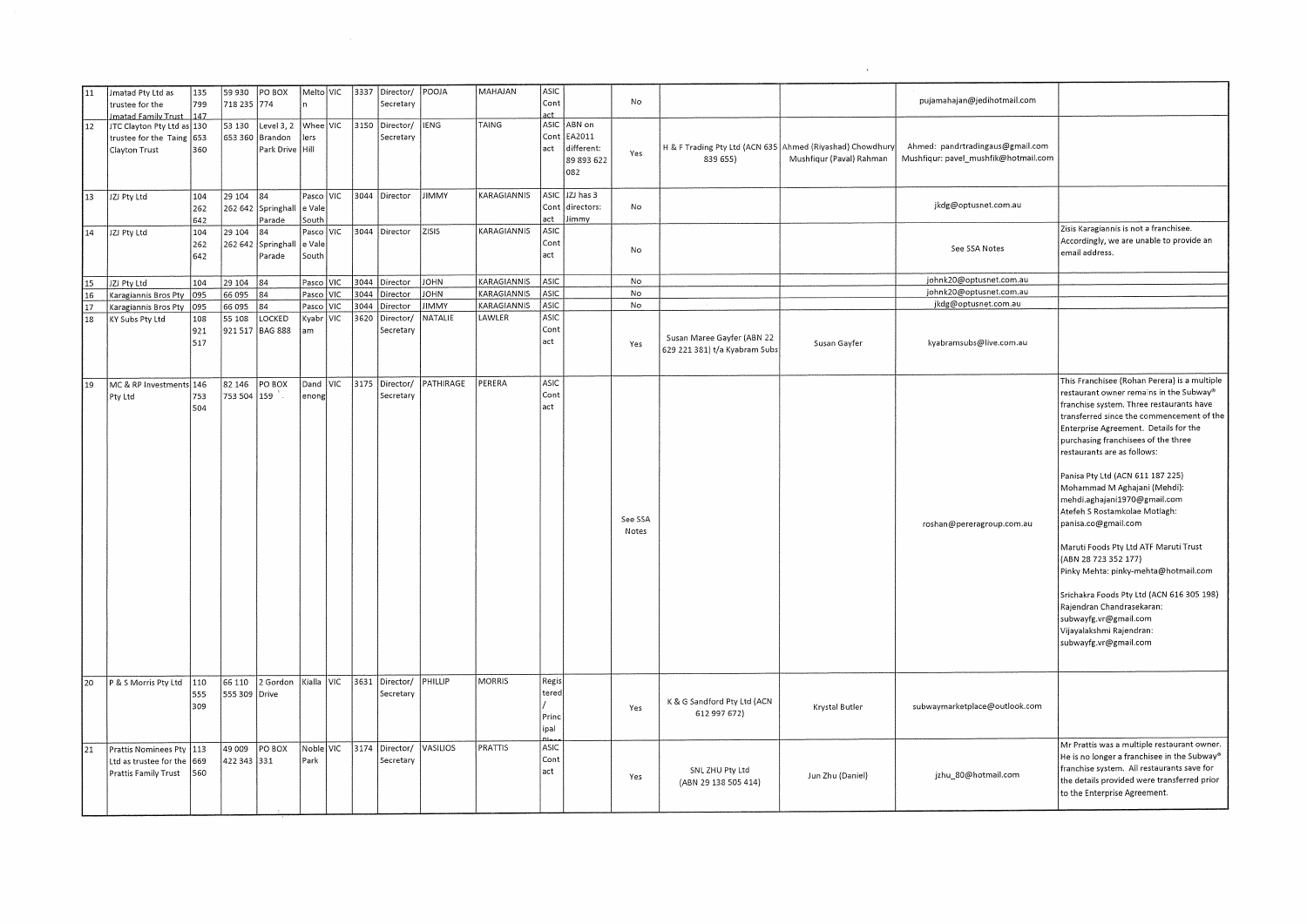| 22 | Princess Fiona               |     | 19 689       | 51         | Eagle VIC    |            | 3556 | Organisati FIONA   |              | BALNAVES        |       | Addr Princess |         |                              |                            |                                      |                                             |
|----|------------------------------|-----|--------------|------------|--------------|------------|------|--------------------|--------------|-----------------|-------|---------------|---------|------------------------------|----------------------------|--------------------------------------|---------------------------------------------|
|    | Investments Pty Ltd          |     | 099 019      | Simpsons   | <b>Ihawk</b> |            |      | lonal              |              |                 | ess   | Fiona         |         | G and J Supersub Sandwiches  | Joshua Rice and Georgiana  | Joshua: castlemainesubway@gmail.com  |                                             |
|    | as trustee for the           |     |              | Rd         |              |            |      | Represent          |              |                 | for   | Investment    | Yes     | Pty Ltd (ACN 603 496 635)    | Rice                       | Georgiana: georgianabrowne@gmail.com |                                             |
|    | <b>Balnaves Family Trust</b> |     |              |            |              |            |      | ative              |              |                 | servi | s Pty Ltd as  |         |                              |                            |                                      |                                             |
| 23 |                              | 124 | 64 124       | 18-20      | Shepp VIC    |            | 3630 | Director/          | PETER        | <b>MCINTYRE</b> | ASIC  |               |         |                              |                            |                                      | This restaurant is no longer operating - it |
|    | Remhar Pty Ltd               |     |              |            |              |            |      |                    |              |                 | Cont  |               |         |                              |                            |                                      | closed in November 2017.                    |
|    |                              | 412 | 412 791      | Ashenden   | arton        |            |      | Secretary          |              |                 |       |               |         | Anmol Grace Pty Ltd (ACN 156 | Gaurav Rangras and Dhruva  | Gaurav: gauravrangras@gmail.com      |                                             |
|    |                              | 791 |              | Street     |              |            |      |                    |              |                 | act   |               | Yes     |                              | Obhan                      | Dhruva: subwaymansfield@gmail.com    | The persons listed are no longer in the     |
|    |                              |     |              |            |              |            |      |                    |              |                 |       |               |         | 168 259)                     |                            |                                      |                                             |
|    |                              |     |              |            |              |            |      |                    |              |                 |       |               |         |                              |                            |                                      | Subway® franchise system.                   |
|    |                              |     |              |            |              |            |      |                    |              |                 |       |               |         |                              |                            |                                      |                                             |
| 24 | Morris Matthews Pty 124      |     | 87 124       | Level One, | Ringw VIC    |            | 3134 | Director/          | KRISTIE      | ROONEY          | ASIC  | Morris        |         |                              |                            |                                      |                                             |
|    | Ltd same ABN as              | 005 | 005 885      | 42-44      | lood         |            |      | Secretary          |              |                 | Cont  | Matthews      | No      |                              |                            | kristiemorris@optusnet.com.au        |                                             |
|    | Rooneys Way Pty Ltd 885      |     |              | New        |              |            |      |                    |              |                 | act   | Pty Ltd       |         |                              |                            |                                      |                                             |
|    |                              |     |              | Street     |              |            |      |                    |              |                 |       | (listed in    |         |                              |                            |                                      |                                             |
| 25 | S&L Zhu Pty Ltd              | 138 | 29 138       | PO BOX     | <b>Box</b>   | <b>VIC</b> |      | 3128 Director/ JUN |              | ZHU             | ASIC  |               |         |                              |                            |                                      |                                             |
|    |                              | 505 | 505 414      | 224        | Hill         |            |      | Secretary          |              |                 | Cont  |               | Yes     | Passion For Success Pty Ltd  | Angad Singh Dhillon (Alex) | subwayrosebud@gmail.com              |                                             |
|    |                              | 414 |              |            |              |            |      |                    |              |                 | act   |               |         | (ACN 621 299 410)            |                            |                                      |                                             |
|    |                              |     |              |            |              |            |      |                    |              |                 |       |               |         |                              |                            |                                      |                                             |
| 26 | Simtar Investments           | 129 | 85 457       | PO BOX     | Caroli VIC   |            | 3023 | Director           | <b>TERRI</b> | ARCERI          | ASIC  |               |         |                              |                            |                                      | Franchisees (Terri Arceri and Sharyn        |
|    | Pty Ltd as trustee for       | 139 | 109 640      | 3585       | ne           |            |      |                    |              |                 | Cont  |               |         |                              |                            |                                      | Saunders) are multiple restaurant owners    |
|    | the Simtar Unit Trust 251    |     |              |            | Sprin        |            |      |                    |              |                 | act   |               |         |                              |                            |                                      | and remain in the Subway® franchise         |
|    |                              |     |              |            |              |            |      |                    |              |                 |       |               |         |                              |                            |                                      | system. Two restaurants have transferred    |
|    |                              |     |              |            | l gs         |            |      |                    |              |                 |       |               |         |                              |                            |                                      | since the commencement of the Enterprise    |
|    |                              |     |              |            |              |            |      |                    |              |                 |       |               |         |                              |                            |                                      | Agreement. The two restaurants were         |
|    |                              |     |              |            |              |            |      |                    |              |                 |       |               |         |                              |                            |                                      |                                             |
|    |                              |     |              |            |              |            |      |                    |              |                 |       |               | See SSA |                              |                            |                                      | bought by:                                  |
|    |                              |     |              |            |              |            |      |                    |              |                 |       |               | Notes   |                              |                            | simtarsubway@gmail.com               |                                             |
|    |                              |     |              |            |              |            |      |                    |              |                 |       |               |         |                              |                            |                                      | Jolly & Ruchi Investments Pty Ltd (ACN 149  |
|    |                              |     |              |            |              |            |      |                    |              |                 |       |               |         |                              |                            |                                      | 196 823)                                    |
|    |                              |     |              |            |              |            |      |                    |              |                 |       |               |         |                              |                            |                                      | Brijender Nain (Jolly):                     |
|    |                              |     |              |            |              |            |      |                    |              |                 |       |               |         |                              |                            |                                      | brijendernain@gmail.com                     |
|    |                              |     |              |            |              |            |      |                    |              |                 |       |               |         |                              |                            |                                      | Ruchi Nain: ruchinain1@gmail.com            |
|    |                              |     |              |            |              |            |      |                    |              |                 |       |               |         |                              |                            |                                      |                                             |
|    |                              |     |              |            |              |            |      |                    |              |                 |       |               |         |                              |                            |                                      |                                             |
|    |                              |     |              |            | Caroli VIC   |            | 3023 | Director           | SHARYN       | SAUNDERS        | ASIC  |               |         |                              |                            |                                      | Franchisees (Terri Arceri and Sharyn        |
| 27 | Simtar Investments           | 129 | 85 457       | PO BOX     |              |            |      |                    |              |                 |       |               |         |                              |                            |                                      | Saunders) are multiple restaurant owners    |
|    | Pty Ltd as trustee for       | 139 | 109 640 3585 |            | ne           |            |      |                    |              |                 | Cont  |               |         |                              |                            |                                      | and remain in the Subway® franchise         |
|    | the Simtar Unit Trust 251    |     |              |            | Sprin        |            |      |                    |              |                 | act   |               |         |                              |                            |                                      |                                             |
|    |                              |     |              |            | l gs         |            |      |                    |              |                 |       |               |         |                              |                            |                                      | system. Two restaurants have transferred    |
|    |                              |     |              |            |              |            |      |                    |              |                 |       |               |         |                              |                            |                                      | since the commencement of the Enterprise    |
|    |                              |     |              |            |              |            |      |                    |              |                 |       |               |         |                              |                            |                                      | Agreement. The two restaurants were         |
|    |                              |     |              |            |              |            |      |                    |              |                 |       |               | See SSA |                              |                            |                                      | bought by:                                  |
|    |                              |     |              |            |              |            |      |                    |              |                 |       |               | Notes   |                              |                            | wsaunder1@bigpond.net.au             |                                             |
|    |                              |     |              |            |              |            |      |                    |              |                 |       |               |         |                              |                            |                                      | Jolly & Ruchi Investments Pty Ltd (ACN 149  |
|    |                              |     |              |            |              |            |      |                    |              |                 |       |               |         |                              |                            |                                      | 196 823)                                    |
|    |                              |     |              |            |              |            |      |                    |              |                 |       |               |         |                              |                            |                                      |                                             |
|    |                              |     |              |            |              |            |      |                    |              |                 |       |               |         |                              |                            |                                      | Brijender Nain (Jolly):                     |
|    |                              |     |              |            |              |            |      |                    |              |                 |       |               |         |                              |                            |                                      | brijendernain@gmail.com                     |
|    |                              |     |              |            |              |            |      |                    |              |                 |       |               |         |                              |                            |                                      | Ruchi Nain: ruchinain1@gmail.com            |
|    |                              |     |              |            |              |            |      |                    |              |                 |       |               |         |                              |                            |                                      |                                             |
| 28 | Siyuan Development           | 115 | 89 115       | 19         | Balwy VIC    |            | 3104 | Director/ JIAN     |              | XIAO            | Regis |               |         |                              |                            |                                      |                                             |
|    | & Trade Pty Ltd              | 874 | 874 710      | Minerva    |              |            |      | Secretary          |              |                 | tered |               | No      |                              |                            | jamesxjian@yahoo.com.au              |                                             |
|    |                              | 710 |              | Avenue     | North        |            |      |                    |              |                 |       |               |         |                              |                            |                                      |                                             |
|    |                              |     |              |            |              |            |      |                    |              |                 | Drin  |               |         |                              |                            |                                      |                                             |
| 29 | <b>SSKP Investments Pty</b>  | 103 | 76 103       | GPO BOX    | Canbe ACT    |            |      | 2601 Director      | STEPHEN      | CROWE           | ASIC  |               |         |                              |                            |                                      |                                             |
|    | Ltd                          | 101 | 101 211 2990 |            | rra          |            |      |                    |              |                 | Cont  |               | No      |                              |                            | scrowe@piratus.com.au                |                                             |
|    |                              | 211 |              |            |              |            |      |                    |              |                 | act   |               |         |                              |                            |                                      |                                             |

 $\label{eq:2.1} \Delta_{\rm eff} = \frac{1}{2} \sum_{\alpha \in \mathbb{Z}} \left[ \frac{1}{\alpha} \sum_{\alpha \in \mathbb{Z}} \left( \frac{1}{\alpha} \sum_{\alpha \in \mathbb{Z}} \frac{1}{\alpha} \right) \right] \, \mathrm{d} \alpha \, \mathrm{d} \alpha \, \mathrm{d} \beta \, \mathrm{d} \beta \, \mathrm{d} \beta \, \mathrm{d} \beta \, \mathrm{d} \beta \, \mathrm{d} \beta \, \mathrm{d} \beta \, \mathrm{d} \beta \, \mathrm{d} \beta \, \mathrm{d} \beta \, \mathrm{d} \beta \, \mathrm$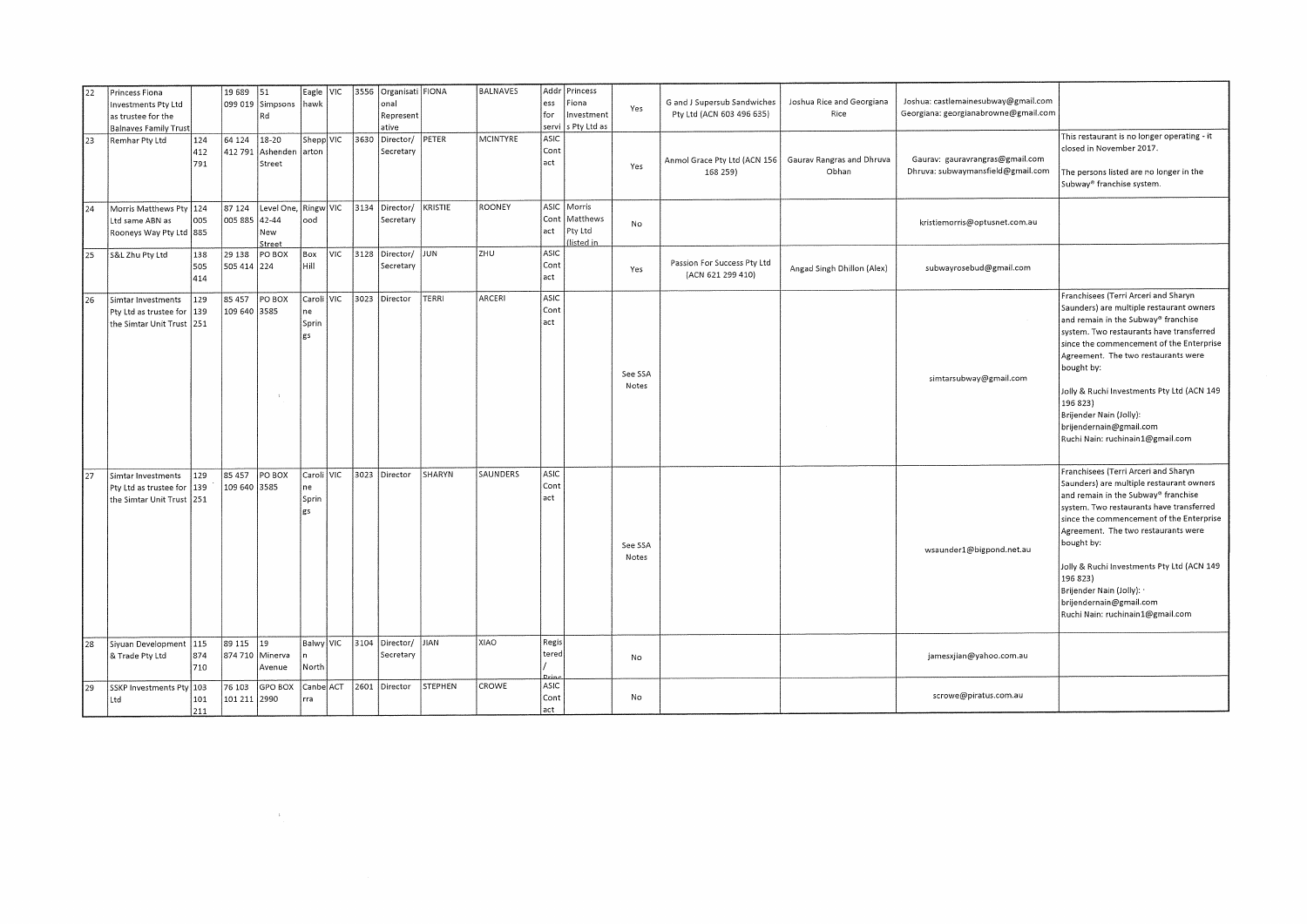| 30 | Sub Network Pty Ltd   113<br>as trustee for the<br>Goodwill Family Trust 655                                                                         | 324               | 40 197<br>474 252 Court | 3 St Anns                               | ers<br>Crossi<br>ng | Hopp VIC    |           | 3029 Director/<br>Secretary | ABHAY                    | SINHA           | ASIC<br>Cont<br>act                            |                                                                                                                                                  | See SSA<br>Notes |                                                                       |               |                           | This Franchisee (Abhay Sinha) was a multiple<br>restaurant owner and is no longer in the<br>Subway <sup>®</sup> franchise system. Three<br>restaurants operated under the listed<br>company and have transferred since the<br>commencement of the Enterprise<br>Agreement. Details for the purchasing<br>franchisees of the three restaurants are as<br>follows:<br>Good Food Enterprises Pty Ltd (ACN 145 149<br>631)<br>Vikramjeet Singh: vjsingh@live.com<br>D & R Global Pty Ltd (ACN 621 283 734)<br>Razzena Banu Abu Hanifah:<br>subwaydnr@gmail.com<br>Note: the restaurant operated by this entity<br>closed in December 2020.<br>DRTV Pty Ltd (ABN 96 618 378 199)<br>Rajiv Dhingra: dhingra4949@gmail.com |
|----|------------------------------------------------------------------------------------------------------------------------------------------------------|-------------------|-------------------------|-----------------------------------------|---------------------|-------------|-----------|-----------------------------|--------------------------|-----------------|------------------------------------------------|--------------------------------------------------------------------------------------------------------------------------------------------------|------------------|-----------------------------------------------------------------------|---------------|---------------------------|---------------------------------------------------------------------------------------------------------------------------------------------------------------------------------------------------------------------------------------------------------------------------------------------------------------------------------------------------------------------------------------------------------------------------------------------------------------------------------------------------------------------------------------------------------------------------------------------------------------------------------------------------------------------------------------------------------------------|
| 31 | Sub Sandwich<br>Bayside Pty Ltd                                                                                                                      | 135<br>478<br>812 | 99 135<br>478 812       | 7A Di<br>Berardino<br>Way               |                     | Hillsid VIC |           | 3037 Director/<br>Secretary | GEORGE                   | <b>GUIRGUIS</b> | Regis<br>tered<br>Princ<br>ipal<br>Place<br>of |                                                                                                                                                  | Yes              | HRU Pty Ltd (ACN 162 643 861)<br>Note: deregistered on 12 May<br>2021 | Rishi Dutta   | subway28bayside@gmail.com | This restaurant is no longer operating - it<br>closed in February 2020.<br>This person is no longer in the Subway®<br>franchise system.                                                                                                                                                                                                                                                                                                                                                                                                                                                                                                                                                                             |
| 32 | Machri Pty Ltd & Art<br>Jarvis Pty Ltd &<br>Pavlidis Investments<br>Pty Ltd & Fine Thanks<br>Pty Ltd (in<br>partnership) - Subway<br>Sanctuary Lakes |                   | 80 26 2<br>830 048 St   | 4 Robbins   Keilor   VIC   3036         |                     |             |           | ART<br>JARVIS<br>PTY. LTD.  | To the Proper<br>Officer |                 | ess<br>for<br>servi<br>s/                      | Addr Partnership<br>MACHRI<br>PTY LTD &<br>ART JARVIS<br>ce of PTY LTD &<br>docu PAVLIDIS<br>ment INVESTME<br>NTS PTY<br>Princ LTD & FINE        | No               |                                                                       | Maria Tsiavis | dpav@hotmail.com.au       |                                                                                                                                                                                                                                                                                                                                                                                                                                                                                                                                                                                                                                                                                                                     |
| 33 | Machri Pty Ltd & Art<br>Jarvis Pty Ltd &<br>Pavlidis Investments<br>Pty Ltd & Fine Thanks<br>Pty Ltd (in<br>partnership) - Subway<br>Sanctuary Lakes |                   | 830 048 St              | 80 262 4 Robbins Keilor VIC 3036 MACHRI |                     |             |           | PTY. LTD.                   | To the Proper<br>Officer |                 | ess<br>for<br>servi<br>s/                      | Addr Partnership<br>MACHRI<br>PTY LTD &<br><b>ART JARVIS</b><br>ce of PTY LTD &<br>docu PAVLIDIS<br>ment INVESTME<br>NTS PTY<br>Princ LTD & FINE | No               |                                                                       | Maria Tsiavis | dpav@hotmail.com.au       |                                                                                                                                                                                                                                                                                                                                                                                                                                                                                                                                                                                                                                                                                                                     |
| 34 | Machri Pty Ltd & Art<br>Jarvis Pty Ltd &<br>Pavlidis Investments<br>Pty Ltd & Fine Thanks<br>Pty Ltd (in<br>partnership) -Subway<br>Sanctuary Lakes  |                   | 80 26 2<br>830 048 St   | 4 Robbins   Keilor   VIC                |                     |             | 3036 FINE | THANKS<br>PTY<br>LIMITED    | To the Proper<br>Officer |                 | ess<br>for<br>servi<br>ce of<br>docu<br>s/     | Addr Partnership<br>MACHRI<br>PTY LTD &<br><b>ART JARVIS</b><br>PTY LTD &<br>PAVLIDIS<br>ment INVESTME<br>NTS PTY<br>Princ LTD & FINE            | No               |                                                                       | Maria Tsiavis | dpav@hotmail.com.au       |                                                                                                                                                                                                                                                                                                                                                                                                                                                                                                                                                                                                                                                                                                                     |

 $\sim 0.3$